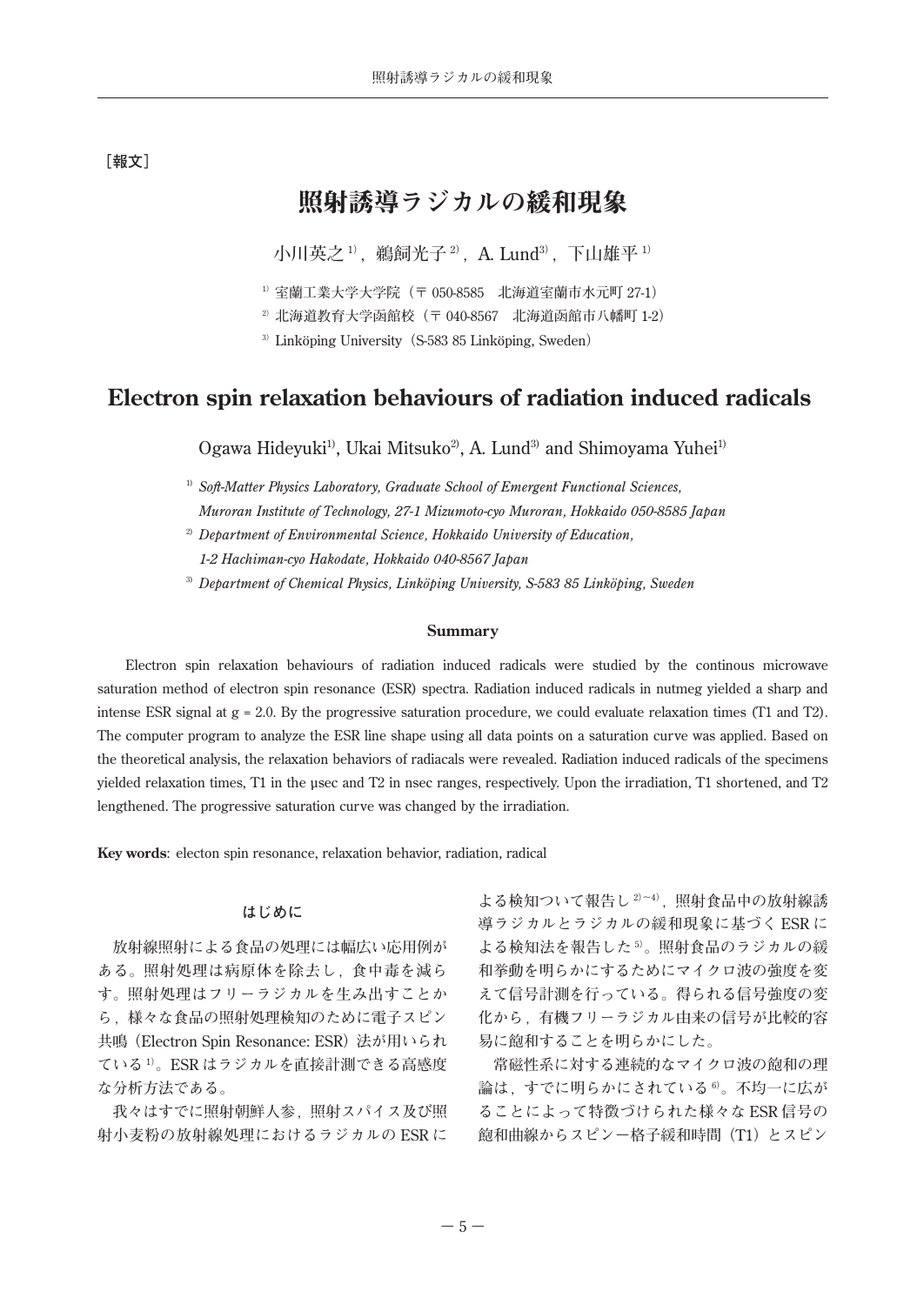**-スピン緩和時間(**T2**)を決定することが出来るこ とが近年報告された** <sup>7</sup>**)。本研究では飽和曲線におけ る全てのデータを使用し,**ESR **信号のマイクロ波強 度への依存性を分析する計算プログラムを開発し た。理論解析に基づいて放射線誘導ラジカルの緩和 挙動を明らかにした。**

# **実験方法**

#### **1.試料**

 **試料は,**4**℃ で保存されたナツメグを使用した。 ナツメグは,独立行政法人農研機構食品総合研究所 より提供された。測定用試料は,石英(**99.9**%)の** ESR **試料管に** 300mg **を入れた。酸素の影響を受け ないよう,試料管内の空気をアルゴンで置換(**5 **分 間脱気し,**2 **分間アルゴンを詰める手順を** 5 **回繰り 返し)処理し封じたものを使用した。試料の照射処 理は,独立行政法人農研機構食品総合研究所にて 行った。**60Co **を線源とし,照射量を** 1, 3, 5 kGy **と して,室温で照射した。**

## **2.ESR 測定**

ESR **は** JES-FA100**(日本電子株式会社)を用い,** X **バンド(**9.3 GHz**)で信号測定を行った。測定磁場 は** 250 **±** 250 mT **と** 350 **±** 10 mT **に設定した。著者 らはすでに照射ナツメグを用いて** ESR **計測を行い,** ESR **による検知が可能であることを報告してい る** <sup>8</sup>**)。また,マイクロ波出力を** 0.1 **~** 27mW **まで変 化させて** ESR **測定を行い,照射誘導ラジカルの緩和 挙動を検討し,照射処理による影響を明らかにした。 本研究では,マイクロ波強度を** 0.1mW **~** 200mW **に 変化させ,**ESR **信号計測を行い,照射誘導ラジカル の緩和挙動を詳細に検討した。測定温度は室温で 行った。**

# **3.線形理論による計算プログラム**

**ローレンツ型のスピンパケットに関する** ESR **の 線形を表現できるガウス型包絡線の理論は次式であ らわされる** <sup>6</sup>**)。**

$$
g(r) \sim \frac{B_0 \beta}{\Delta B_c} \int_{-\infty}^{\infty} \frac{e^{-(a^2 r'^2) dr'}}{t^2 + (r - r')^2}
$$
 (1)

**ここで,ガウス型の線幅** t/a **とローレンツ型の線幅** t **の組み合わせがボイト線型をもたらす。βは** B0 **を**

**中心とした線形関数** g**(**r**)の推移確率である。変数** r **と** r' **は次式のように磁場** B **と** B' **と一致することに よって定義される。**

$$
r = \frac{B - B_0}{\Delta B_L} \qquad r' = \frac{B' - B_0}{\Delta B_L} \tag{2}
$$

**緩和曲線の形状に影響を及ぼす変数** a **と** t2 **は次式の ように与えられる。**

$$
a = \frac{\Delta B_L}{\Delta B_G} \qquad r^2 = 1 + r^2 B_1^2 \beta T_1 T_2 = 1 + s^2 \tag{3}
$$

**ここで,γは電子の磁気回転比,**s **はいわゆる飽和 因子である。Δ** BL **とΔ** BG **は飽和に達していない ローレンツ型やガウス型の各線形の半値幅であり, 一次導関数に相当するピーク間の線幅λ** L **とλ** G **の 条件を次式のように表現することができる。**

$$
\Delta B_L = (\sqrt{3}/2)\lambda_L \qquad \Delta B_G = \lambda_G / \sqrt{2} \tag{4}
$$

**飽和因子** s **は,磁気回転比γ,空洞共振器内におけ るマイクロ波の磁場成分の回転量** B1**,そしてスピ ン-格子緩和時間** T1 **とスピン-スピン緩和時間** T2 **をそれぞれ含んでいる。**B1 **の大きさは,共鳴装置 内における直線偏光した** B1 **の大きさの** 1/2 **である。 マイクロ波共振器の試料位置におけるマイクロ波の 磁場成分の回転量** B1 **の大きさは,以下の式により, 入力されるマイクロ波強度が関係する。**

$$
B_1 = k \sqrt{Q_L P} = k \sqrt{P} \tag{5}
$$

**ここで,定数** K **は共鳴装置に依存する。**

 **実験的に測定されたマイクロ波強度** P **とスピン緩 和依存定数** P0 **を代入すると**

$$
P_0 = \frac{1}{K^2 \gamma^2 \beta T_1 T_2} \tag{6}
$$

**式(**1**)の吸収線の形状は式(**7**)に計算し直すこと ができる。**

$$
g(r) \infty C \frac{\beta \sqrt{P}}{t} u(ar, at)
$$
 (7)

**ボイト関数** u **は,複素関数** w **の実数部分である。**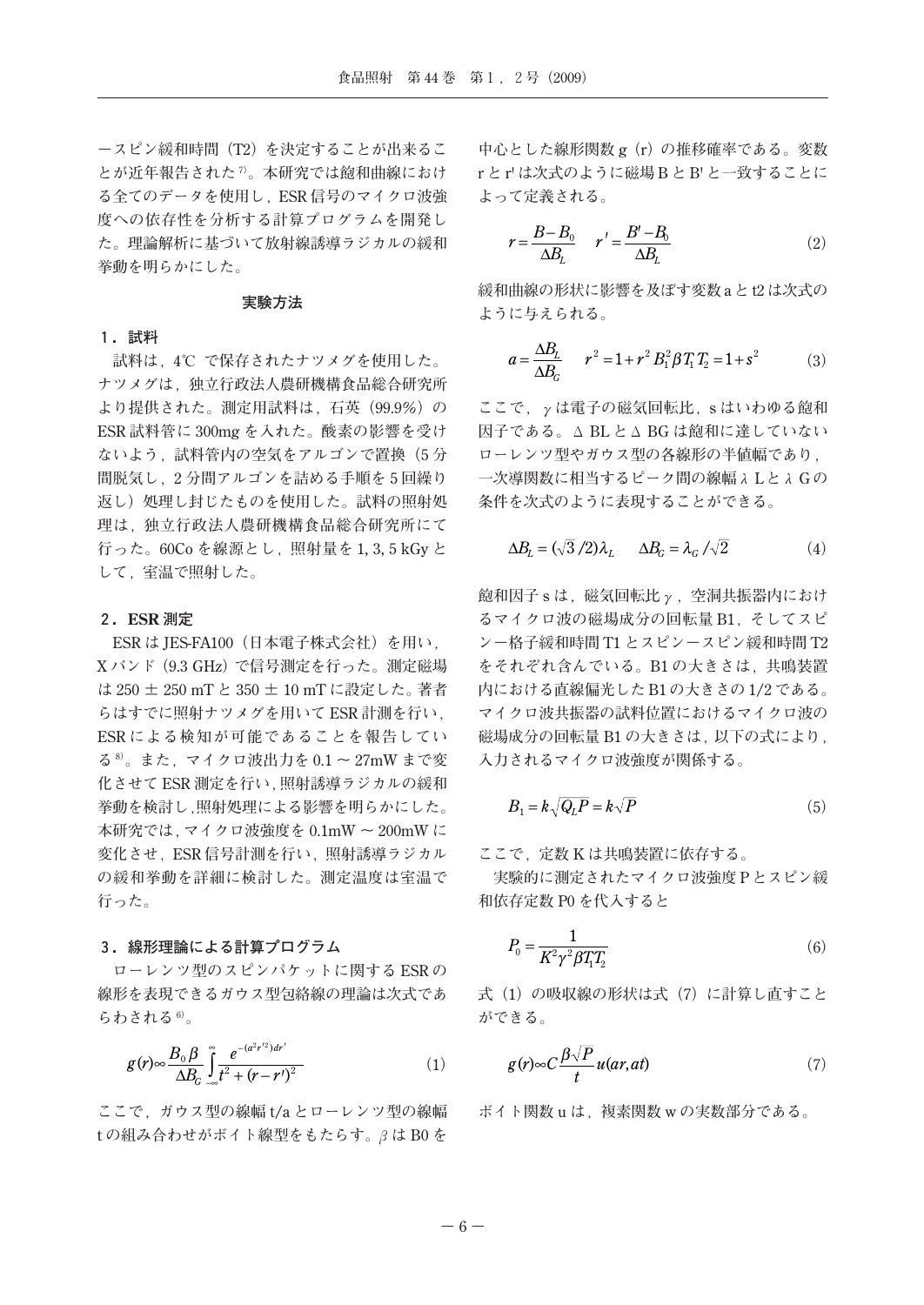w**(**z**)**=exp**(**-z2**)**erfc**(**-iz**)(**w=u+iv,z=at+iar**)**

**線型関数** g**(**r**)(式(**7**))による評価法は,複素関 数の実数部分である関数** u **(**ar, at**)を拡大して算出 した** <sup>9</sup>**)。複素関数の実数部分を計算するため,ガウ スタイプの求積は従来の手順で行った** <sup>10</sup>**)。**1 **本線や 不均一に広げられた線の緩和挙動を計測するため, 遷移確率βは単純な二準位系の中で不変であると設 定した** <sup>9</sup>**)。**

 **フィッティングを行うため,非線形の最小二乗法 のフィッティングプログラムに組み込んだ。**Fig. 1 **に計算プログラムの入力画面を示す。**

# **実験結果および考察**

#### **1.ESR スペクトルの挙動**

Fig. 2 **に,ナツメグの典型的な** ESR **スペクトルを 示した。**g **値が約** 2.0 **を示す強く鋭い** 1 **本線の信号 は,有機フリーラジカル由来の信号である。照射ナ ツメグの** ESR **スペクトルでは,この** 1 **本線の信号強 度が著しく増大した。この信号強度の増加を利用し て照射ナツメグの検知が可能となる** <sup>8</sup>**)。**

#### **2.照射誘導ラジカルの飽和挙動**

Fig. 3 **にマイクロ波強度を** 0.1 **~** 200mW **に変化さ**

| SATURATION curve File name (Enter for none):MLalaD1.exp |
|---------------------------------------------------------|
| Initial values                                          |
| Saturating power(m\): 4                                 |
| Lorentzian width(G): 1                                  |
| Experimental width(G): 12                               |
| C in B1(G)=C*sart(Power/m\), C(G/sart(m\): 0.044        |
| Modulation frequency(Hz): 100000                        |
| Modulation amplitude(G): 1                              |
| Fit Saturating power(Y/N):Y                             |
| Fit Lorentzian width/Gaussian width(Y/N):Y_             |
|                                                         |
| Fig. 1 Computer Program.                                |



Fig. 2 ESR spectrum of nutmeg before irradiation.

**せて計測した信号の強度の変化を示した。線形理論 による計算プログラムを用いたシミュレーションを 実線で示した。実験値をシミュレーションとの フィッティングができた。マイクロ波強度が増すご とに信号強度は増大し,一定のマイクロ波強度で飽 和し,それ以降は減少した。閾値を示すマイクロ波 強度は,照射前は** 5.0 **~** 10mW **であり,照射後は** 8.5 **~** 18mW **であった。照射により,ラジカルの緩和現 象が変わることがわかった。**

#### **3.照射処理と緩和時間**

**放射線照射量の増加に伴い,緩和時間** T1 **が短く なり** T2 **が長くなる** <sup>8</sup>**)。**Table 1 **に** T1, T2 **及び相乗平 均(**T1T2**)**1/2 **を示した。照射量の増加により相乗 平均が減少した。**

Kevan **ら11)は** T1, T2 **の相乗平均が液体窒素温度で 有機ガラスの照射量の増加によって小さくなること を報告している。照射により遊離した電子が有機ガ**



Fig. 3 Saturation curve of ESR signals of nutmeg a) before and b) 5 kGy radiation with **γ**-ray.